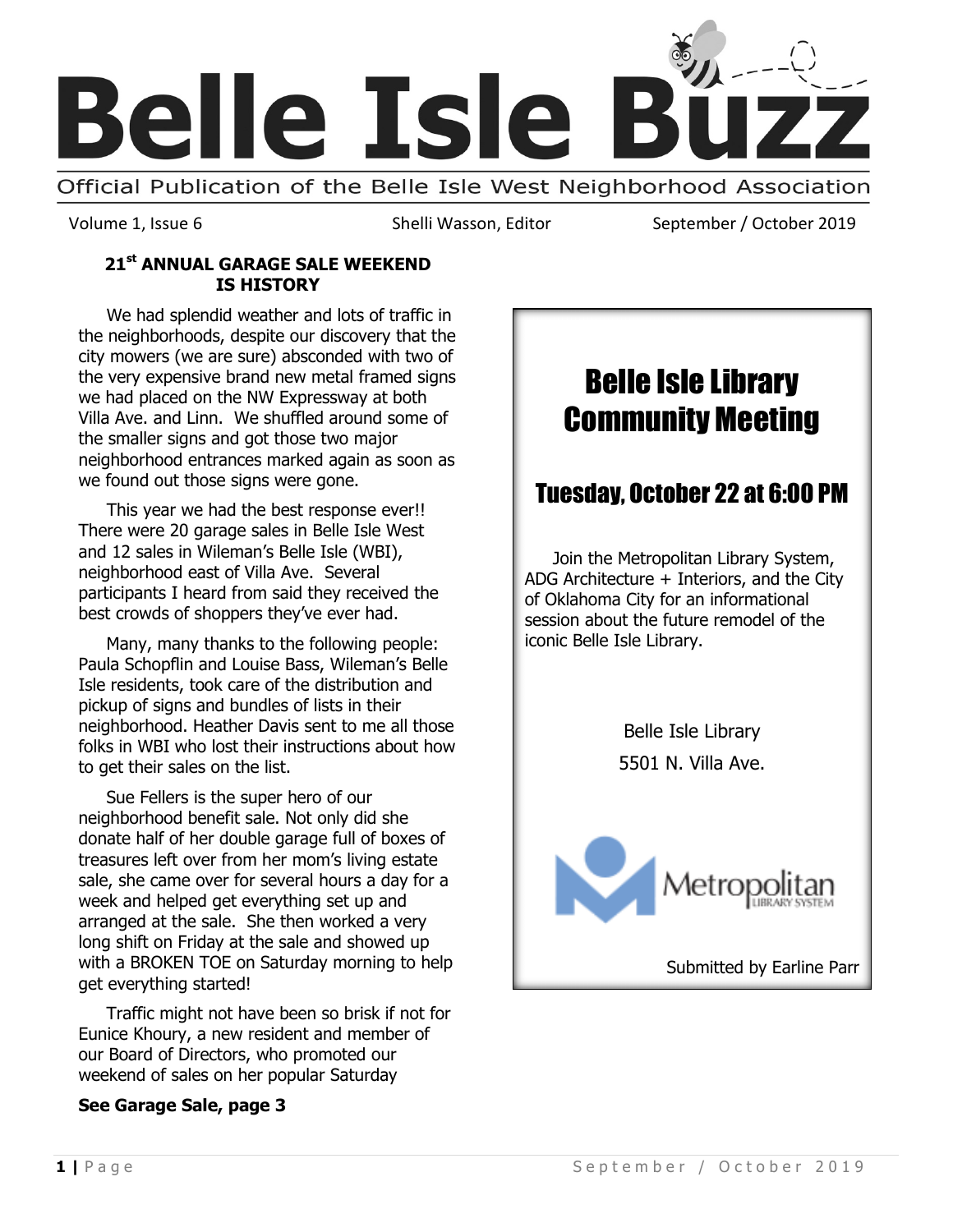# **Officers and**

### **Committee Chairs**

PRESIDENT – Greg Hall [55thpl@sbcglobal.net](mailto:55thpl@sbcglobal.net)

PRESIDENT-ELECT – David Patterson [dgpat@cox.net](mailto:dgpat@cox.net)

SECRETARY – Aimee Dial Parrish [aimeedialparrish@coxinet.net](mailto:aimeedialparrish@coxinet.net)

CO-TREASURERS – Cathie Shaw and Lynn Garman [lynn@garman.com](mailto:lynn@garman.com)

SERGEANT-AT-ARMS – David Campbell [Dcamp20000@aol.com](mailto:Dcamp20000@aol.com)

NEWSLETTER EDITOR – Shelli Wasson [Wasson@ionet.net](mailto:Wasson@ionet.net) (405) 250-6462

NEWSLETTER STAFF –

Lynn Garman Earlene Parr Aimee Dial Parrish Ann Warzyn

STREET DIRECTORS (08-19-2019) –

 $55<sup>th</sup>$  Place – Dave Campbell & Greg Hall

 $55<sup>th</sup>$  Terrace – Cathy Fitzhugh

56<sup>th</sup> Street & Linn - OPEN

 $57<sup>th</sup>$  Street – Shannon & Randy Wells

 $58<sup>th</sup>$  Place – Shelli & Craig Wasson,

Cathie Shaw

 $58<sup>th</sup>$  Street – Sue Fellers

59<sup>th</sup> Street – Aimee Parrish

 $60<sup>th</sup>$  Street – Christie Baker & Lynne Womble

 $61<sup>st</sup>$  Street – Scott Sproat

 $62<sup>nd</sup>$  Street (including Imperial Terrace) – OPEN

Miller – OPEN

Riviera Drive & 2300-2400 Blocks of NW 59th Street – OPEN

Ross Ave. – Eunice Khoury

Villa Ave. (including Hunters Green) – OPEN

Please contact Dave Campbell, [Dcamp20000@aol.com](mailto:Dcamp20000@aol.com) for inquiries on becoming a Street Director

#### **Website: BIWOKC.COM**

### **Like a Good Neighbor…**

Since the big storm on Monday evening, August 26, and power outage that we endured, the west end of 60<sup>th</sup> Street has been dealing with a HUD-owned property including a large tree blocking the entire driveway. This is not the wellmaintained landscaping that our neighborhood is used to. Our complaints to city officials were falling on deaf ears.

On Saturday, September  $28<sup>th</sup>$  much to the surprise of the homeowners living near this property, a young man was giving an ax a major workout. Neighbors assumed that one of the city officials was finally stepping up and getting the problems taken care of. Just one question remained, where was the city vehicle? My husband and I went outside to investigate. We could not believe what we were hearing. There was no city vehicle in sight because the person wielding the power tool was one of our neighbors who was tired of looking at the unsightly mess and decided to take matters into his own hands. He worked most of the day chopping up the large branches and moving them to the curb. If one day's hard labor wasn't enough, he came back on Sunday and finished chopping all but one large branch.

We could all take a lesson from this Good Samaritan. Thank you, Tyler Williams!

> Submitted by Christie Baker, Street Director for 60<sup>th</sup> St.

# **The Old Oak Tree on 55th Place**

As many in the neighborhood already know, half of a 100-year-old oak tree in our backyard landed on and destroyed Dave's workshop. To add insult to injury, another large branch from another old oak destroyed our electric meter. We learned the hard way that if the electric meter is attached to the house, it's OGE's responsibility; however, if it's out in the yard, like ours is, it's the homeowner's responsibility.

Although we were without power for 5 VERY LONG days, we were better off than most. We have a small generator to power our fridge, a fan (but no AC) and a few lights and, thank goodness, a coffeemaker.

Insurance will take care of the property damage, but we're probably going to lose the oak tree that was so badly damaged. I've spent endless hours in the summertime sitting on the patio shaded by this magnificent tree reading a book and drinking ice tea. It's going to be like losing a good friend when we have to say good-by to that tree.

Sue Campbell, NW 55<sup>th</sup> Place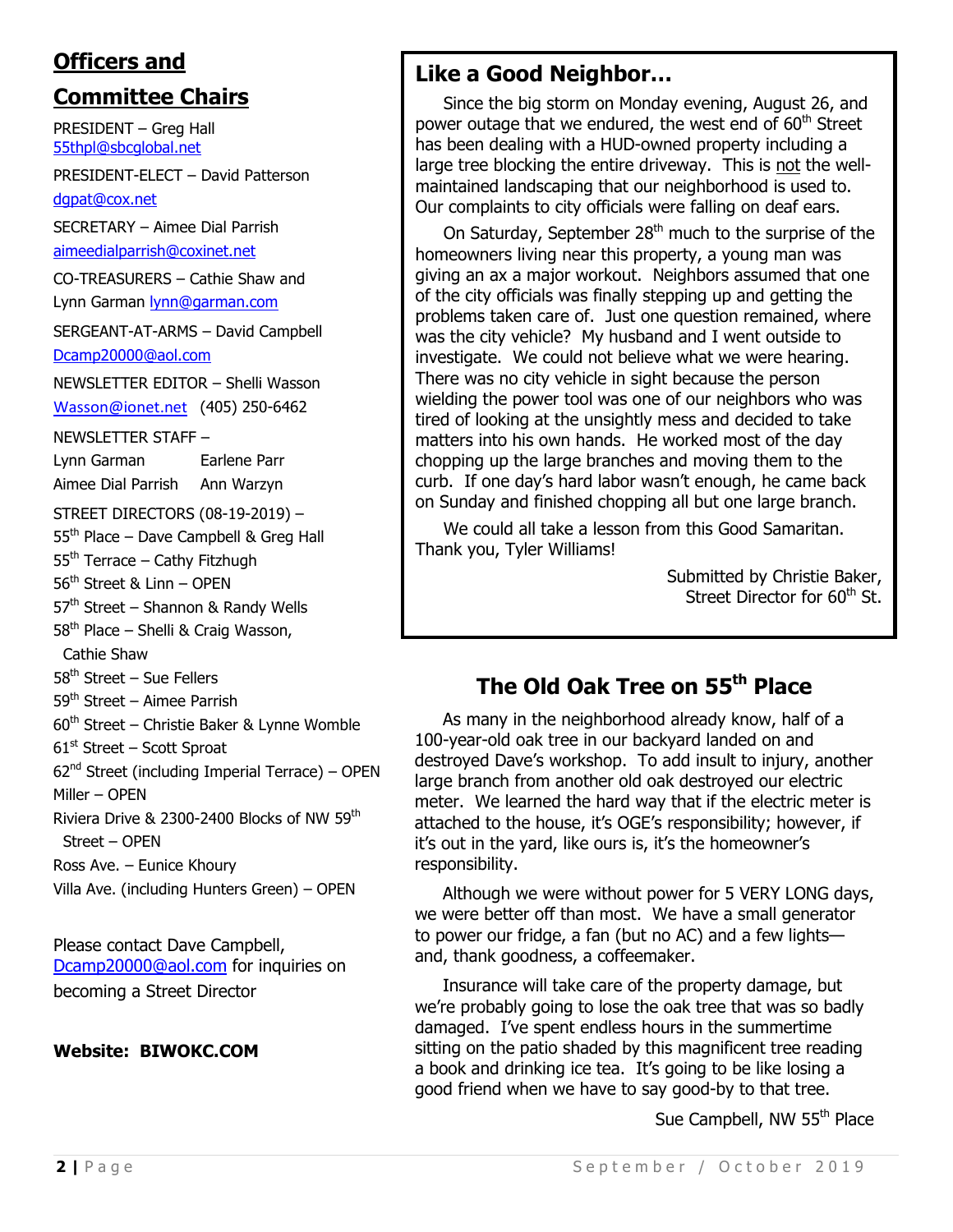| Mail dues to:<br><b>Belle Isle West NA</b><br>5030 N. May, Box 118 | 2019 Belle Isle West<br>R <sub>1</sub><br>Neighborhood Association Dues     |
|--------------------------------------------------------------------|-----------------------------------------------------------------------------|
| Oklahoma City, OK 73112                                            | Name<br>Address                                                             |
|                                                                    | Phones $(s)$                                                                |
|                                                                    | Email                                                                       |
|                                                                    | Annual dues are \$35.00 per household.                                      |
| July canceled check is                                             | Thank<br>You!<br>(Make checks to BIW Neighborhood Assn.)<br>I have enclosed |

#### **Garage Sale, continued**

morning show on KTOK radio**.** She announced her "Find the Tahoe" deal, telling listeners that the decorated minivan was parked somewhere in our neighborhood (the parking lot at 2828 NW 58th Street) on Saturday morning. The first person who spotted it and emailed her with its location won \$50.00. Thanks, Eunice!

Lawana Hamrick, Sue Fellers, Dave Campbell, Greg Hall, Cathy Shaw, Shannon Wells and Maribeth Govin donated many hours of their time and energy to hauling donations, sorting and arranging all the items for sale, setting out and/or picking up the signs, and/or working shifts during the benefit sale.

We wouldn't have had nearly as much great "merchandise" to sell if it weren't for those who donated things: Patti Kate, Sue Fellers, Estate of Linda Emerson, Aimee Parrish, Tom & Shirley Pollard, Mara Scott, Dave Campbell, Maribeth Govin, Shelli and Craig Wasson, Cathy Shaw, and LaVerne Beougher. I just know I've failed to mention someone and I apologize in advance.

Thanks again, everybody!

Lynn Garman, Garage Sale Chair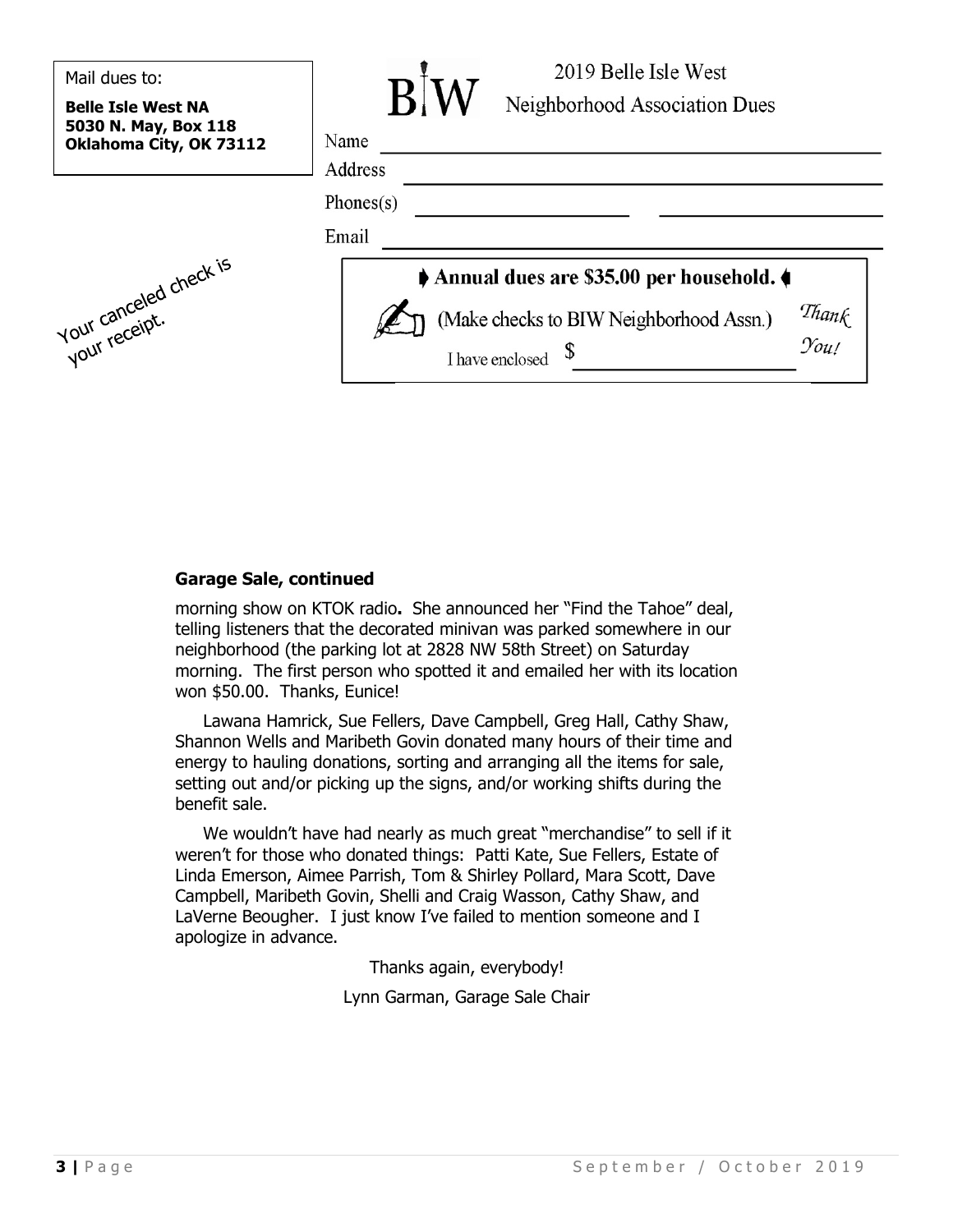# **Water Line Work**

Residents have been nervous and questioning us about what is going on with all the construction noise and digging on NW 57<sup>th</sup> Street near May. After a conversation with the engineer at the City of OKC in charge of this project, we're bringing you the facts.

Where there have been the most leaks and problems in the last few years are the streets involved in this Water Utility Rehabilitation Project. Translation: New Water Lines. Unless your lawn is the one being dug up and your driveway is being cut and jackhammered, you can appreciate the fact that this is really good news for our whole neighborhood.



There must be a trench about 2 feet wide by 8 feet deep so workers can place the new sections of water pipes. The trenching is done on the same side of the street as the old lines. Then the workers bore under the street to get access to every water meter on the opposite side, which necessitates a good-sized hole there. We'll have new pipes, meters, and fire hydrants in the following locations:

NW 56<sup>th</sup> Street — from Miller east to Villa Ave.

NW  $57<sup>th</sup>$  Street & NW  $58<sup>th</sup>$  Street — from May Ave. east to Villa Ave.

Work will probably take about two more months, depending on weather delays. When they are finished, water will be flushed through the lines and there will be pressure tests. Next they will chlorinate and take samples, then do the switchover to the new lines. They will turn the water off one block at a time. A crew member will come to your door to let you know that your water will be off that day, only for a few hours, then turned back on.

We've been favorably impressed with what careful work is being done on  $57<sup>th</sup>$  Street. They've avoided large bushes and trees; the concrete patching and dirt replacement are very smooth and even.

Be patient. We'll live through this and not have any water outages for the next several years.

Lynn Garman

(Whose street is the next one to be done!)

# **MANY THANKS FOR YOUR DONATIONS!**

Each year, some residents add a little (or a lot) to their dues check to help fund neighborhood projects. We'd like to send out a BIG thank you to the following generous neighbors who contributed a total of \$195 over and above their \$35.00 yearly dues:

Warren Johnson, Michael Harkey, Lu Garrison, Robyn Sellers, Brian & Kristine Sanders

This time of year brings to mind another item that you might be wondering. People ask us if our membership dues are tax deductible since Belle Isle West Neighborhood Association holds a 501(C)3 designation with the IRS.

Our non-profit organization is educational, social, intended to improve our neighborhood, and because you receive no goods or actual services from the association, your dues and any amount you choose to donate (up to \$250) are tax deductible.

Your tax expert can answer any further questions you have on this matter.

If anyone who donated an amount over your dues has not been recognized, please let us know and we will acknowledge you in the next newsletter. Thanks so much!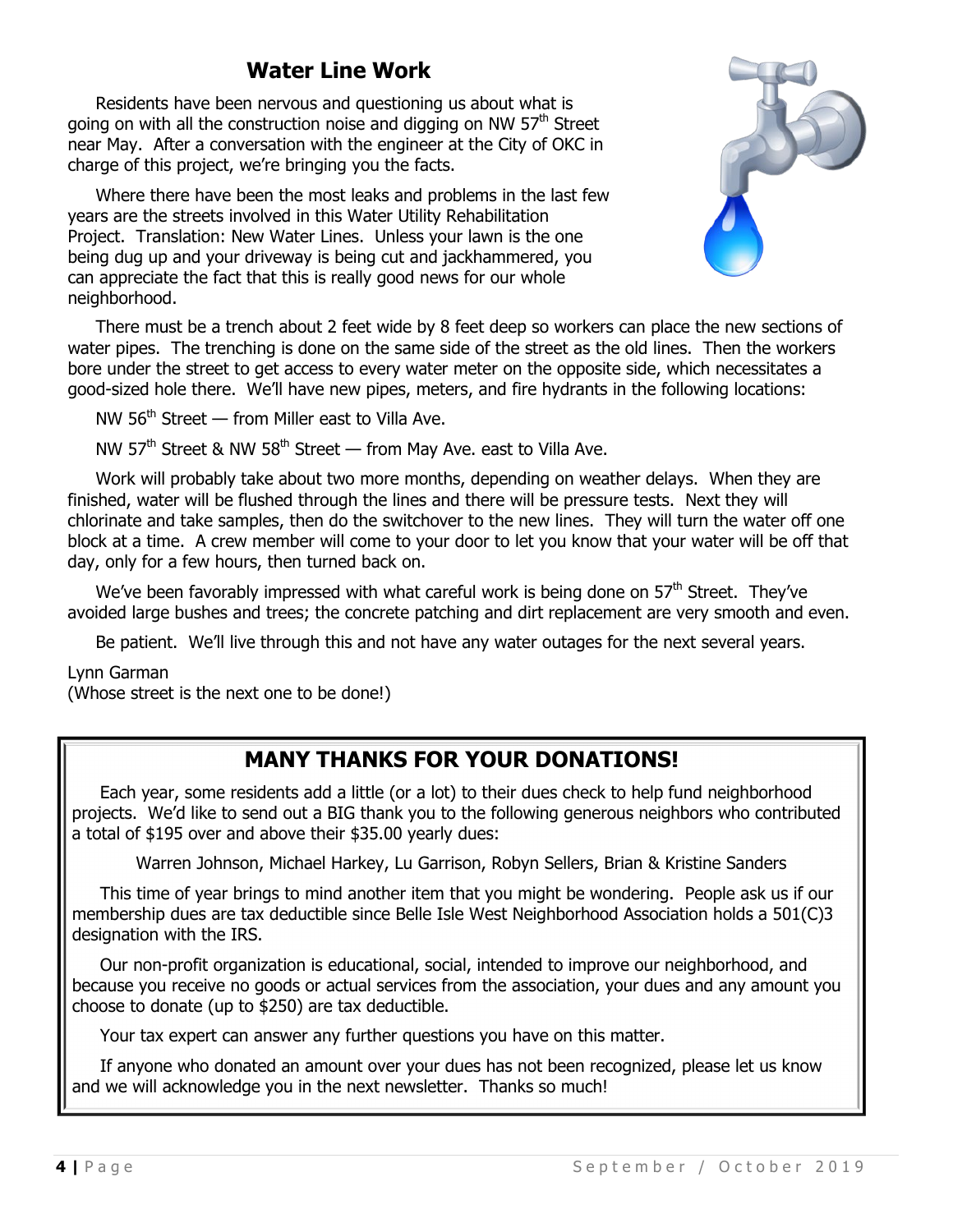# **Storm Stories from Belle Isle West**

#### Monday evening, August 26, 2019

Northwest Oklahoma City, especially the Belle Isle area, experienced winds of 80 mph, heavy rain, street flooding, with lightning strikes knocking out the electrical transformers.

The winds caused damage to roofs, trees, lawn furniture left outside, electric lines, and power poles. Cars were abandoned on Villa Ave. after their engines were flooded in the high water. The electric lines in our neighborhood were damaged by falling tree limbs and entire trees. The neighborhood was without power until Wednesday evening. Residents on 55<sup>th</sup> Place that had extensive damage to their actual electric meter were without power until Friday night.

Greg Hall, president of Belle Isle West Neighborhood Association, asked residents to send him their "Storm Stories". Below are excerpts from many messages. Thank you to everyone who took part. Below are excerpts from many messages. Thank you to everyone who took part.

 $\triangleright$  I live on the south side of NW 56, west of Linn. I lost power that Monday night in August at the first gust of wind from the storm. It had not even started raining before my power was out! I could not believe it! I watched as the hurricane-like winds came in, whipping rain around in circles in my front yard. During the night, I looked out and could see that a large portion of my neighbor's tree was in my yard. I wore my head lamp I use for running to light my way around the house and my phone for my alarm to wake me for work the next day. Our block is on a small electrical grid, so when the power goes out, we can anticipate it might be a while before we get it restored. When power had not returned by morning, I lifted my garage door to head to work. I needed my morning coffee!! I took my blow dryer to work to dry my hair, I took my watch, and my lights so I could charge them at work. It probably looked funny to see a regular charging station at my desk at work, with my watch, phone and lights!

Wednesday brought the same routine, with no power. I was actually enjoying the quiet of my home. No whirring of motors cooling the fridge, no TV, no AC. I went to bed early when it got dark in the house. Friends commented on social media that I was like a pioneer woman! Thankful we do not wear long dresses and petticoats for sure!

We really take the convenience of electricity for granted. I don't know how many times that week, I would hit a light switch expecting the light to come on. The quiet of the house was nice but the AC was certainly missed when it got hot!

Ellen Reeder,  $56<sup>th</sup>$  St.

 $\triangleright$  The whole experience made me very thankful for the many good things I tend to take for granted each day.

59th Street Neighbor

- $\triangleright$  I found out my garage door would not unlock so I could get out manually. I have addressed this so it won't happen again. **Thanks**
- $\triangleright$  It's great to see neighbors helping neighbors!! Resident on 58<sup>th</sup> Place
- $\triangleright$  Generators: Faith Electric was the most affordable that I found.
- $\triangleright$  We put dry ice in our freezer to keep everything cold. You can purchase dry ice at Homeland at Britton Rd. and N. May Ave. Be sure to wear gloves when you handle dry ice so your hands don't get burned.

Craig Wasson, 58<sup>th</sup> Place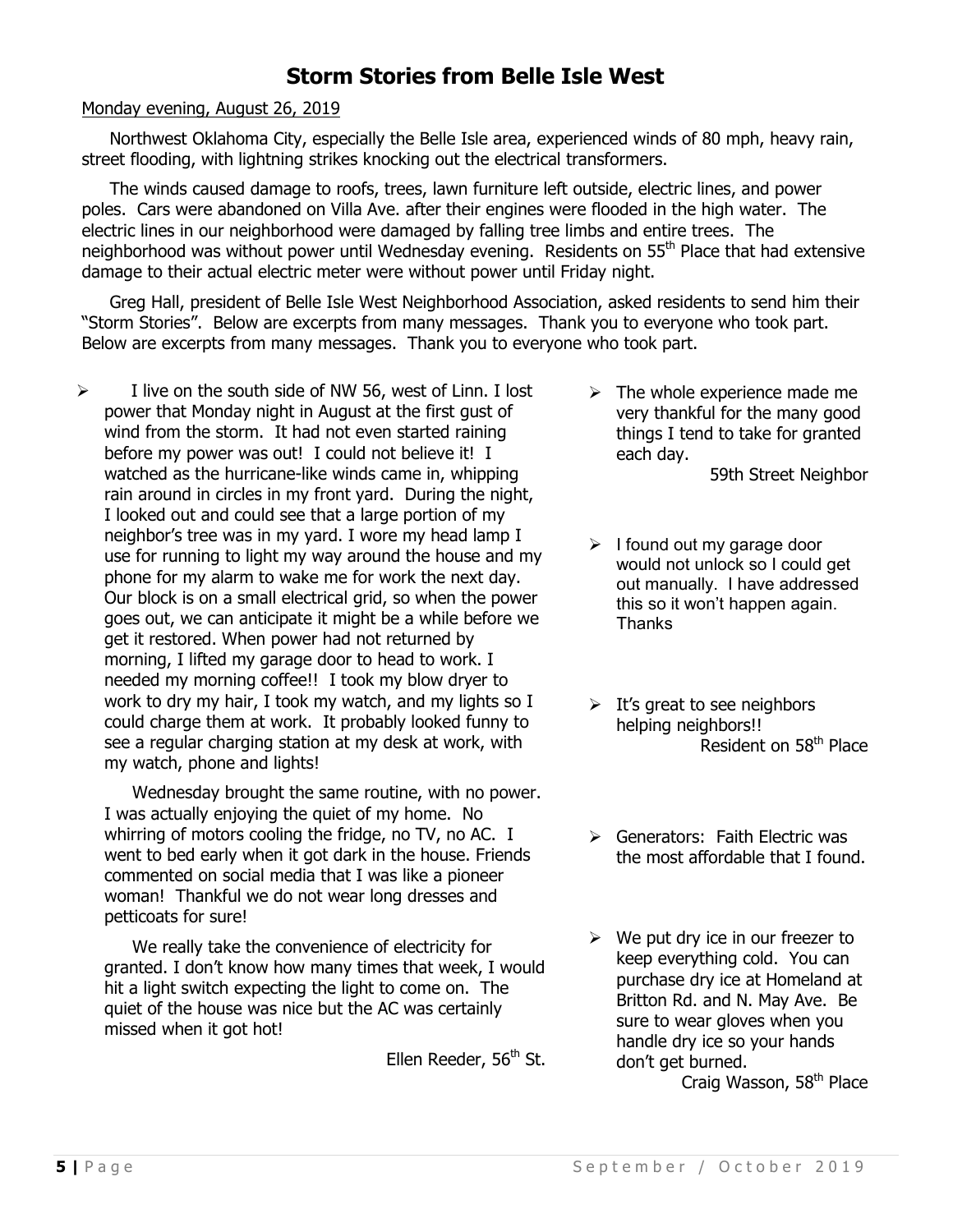# **Household Hazardous Waste Facility**

Everyone's home has some products (certain paints, stains and varnishes, cleaners, polishes, automotive products, pesticides and herbicides) that may contain hazardous components. The used or leftover contents of these products are known as "household hazardous waste."

You may contaminate our environment if you put these items in your household trash. Our drinking water may become polluted and the pollution can also effect streams, lakes, and wildlife.

The facility provides an environmentally safe place for residents to dispose of household hazardous waste and is free to Oklahoma City residents. **Please bring your City water bill as proof of residency.**

The division also hosts an annual springtime "special collection" for unwanted computers, tires, ammunition, and prescription drugs. Typically, this special collection event is held at the State Fairgrounds.

#### **What We Take:**

Propane, batteries, gasoline, lubricants, motor oil, brake fluid, degreasers, antifreeze, pesticides, herbicides, fertilizer, CFL and fluorescent light bulbs, swimming pool chemicals, furniture polish, household cleaners (including oven, drain and toilet bowl cleaners), mercury, paint and thinner

#### **Do not pour chemicals into a single container. Leave them in their original packages.**

Some household products, although harmless themselves, can be toxic when mixed.

#### **What We Do Not Take:**

- Radioactive waste
- Biomedical waste
- Commercial hazardous waste
- Refrigerant
- Compressed gas containers
- **Tires**
- Computer equipment

# **Household Hazardous Waste Facility**

[1621 S Portland Ave.](https://goo.gl/maps/P6TwxYUfAum)  [Oklahoma City, OK 73108](https://goo.gl/maps/P6TwxYUfAum) 

# **(405) 682-7038**

9:30 AM to 6:00 PM Tuesday through Friday

8:30 AM to 11:30 AM Saturday

[www.okc.gov/departments/public](http://www.okc.gov/departments/public-works/household-hazardous-waste-facility)[works/household-hazardous-waste](http://www.okc.gov/departments/public-works/household-hazardous-waste-facility)[facility](http://www.okc.gov/departments/public-works/household-hazardous-waste-facility) Accessed 10/13/2019

For **Tips on Managing Household Chemicals**, please go to the website for pertinent information.



**Household Hazardous Waste Facility** [1621 S Portland Ave.](https://goo.gl/maps/P6TwxYUfAum) [Oklahoma City, OK 73108](https://goo.gl/maps/P6TwxYUfAum)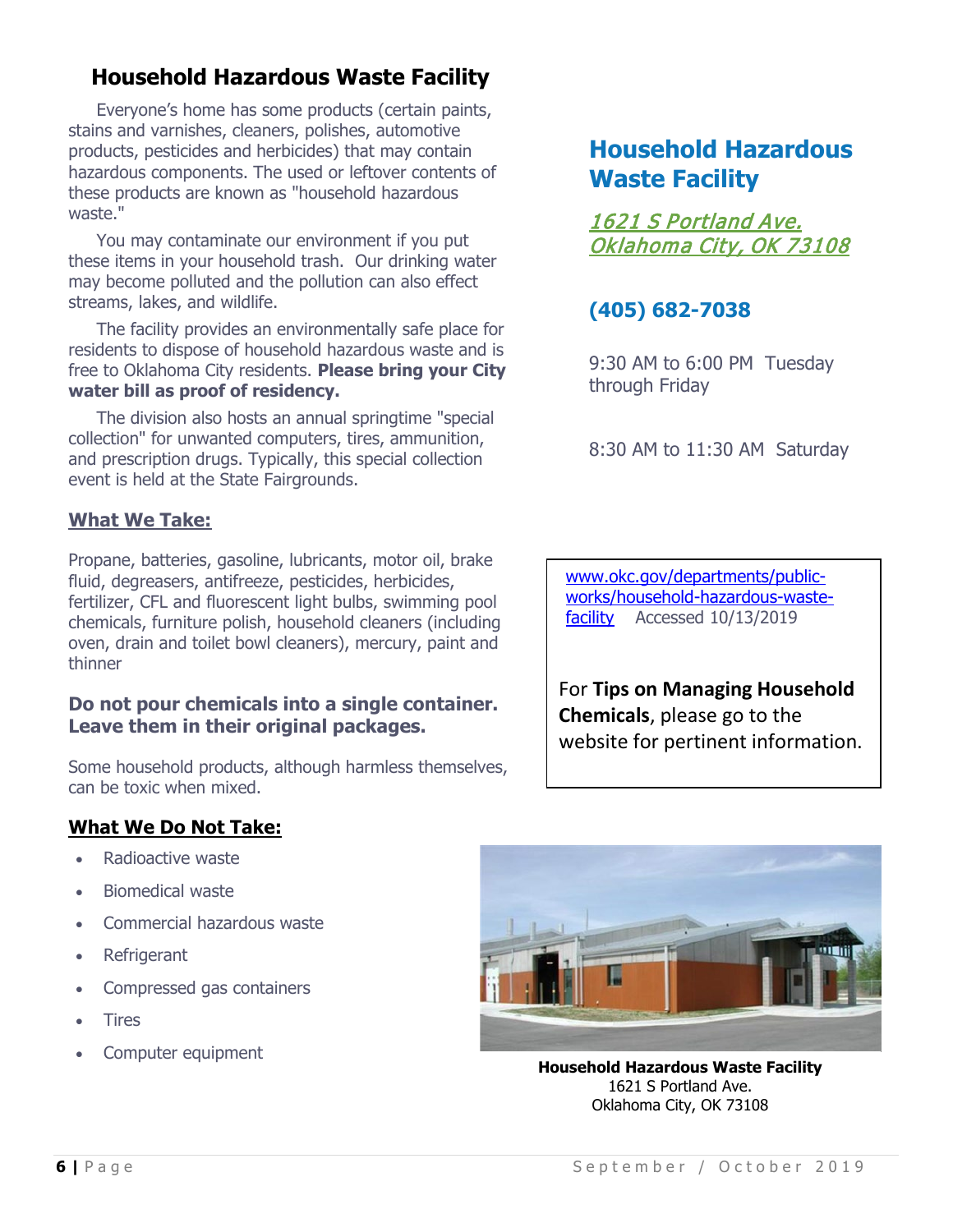

# **A Good Neighbor Approach to Grocery Shopping**

**Although we are not advertising for this store, we couldn't pass up the opportunity to tell everyone about the "good neighbor" approach that the grocery store is taking! Check this out!** 

A new grocery store just opened in Oklahoma City called the **"Public Wholesale and Food Market.**" They distribute expired food through a needs rewards system. For every dollar spent, a matching dollar amount in rewards is given. You can keep those rewards for future purchases, or give them away to someone in need. The purpose of this store is to limit food waste and feed those who are hungry. It is the first store of its kind since the passage of a new state law called the Josephine Meade Anti-Hunger Act.

**Address**: 3020 NW 16th St, Oklahoma City, OK 73107 **Hours:** Monday - Sunday from 7 AM - 10 PM

### **From an Oklahoma City resident:**

"Here's the way it works - you do your shopping (prices are good and they have interesting choices) and when you check out the cashier will initial your receipt. With that receipt you can go to Aisle One and buy green labeled groceries for the same dollar amount you just spent, for free! So if you spent \$60, you have \$60 credit for Aisle One items.

The items in that Aisle are 1-3 days past their sell-by date. Oklahoma passed a law saying items like that can be sold at discounted prices as long as they are labeled, but at Public Warehouse you can get them for nothing! Sell-by dates are often arbitrarily assigned and things like frozen foods, cheese, vacuum packed meats, etc, etc are fine even long after that posted date - how long do you keep hotdogs or chicken in your freezer without ever thinking about the sell-by date?

What's cool about this place is that you don't have to redeem your receipt right away, in fact you don't have to use it yourself at all, you can give it to someone else to use. I gave mine to a homeless guy who had a wife and a son, all he has to do is go in, show an employee the receipt and they'll take him to the right aisle and he can get \$50 worth of free food."